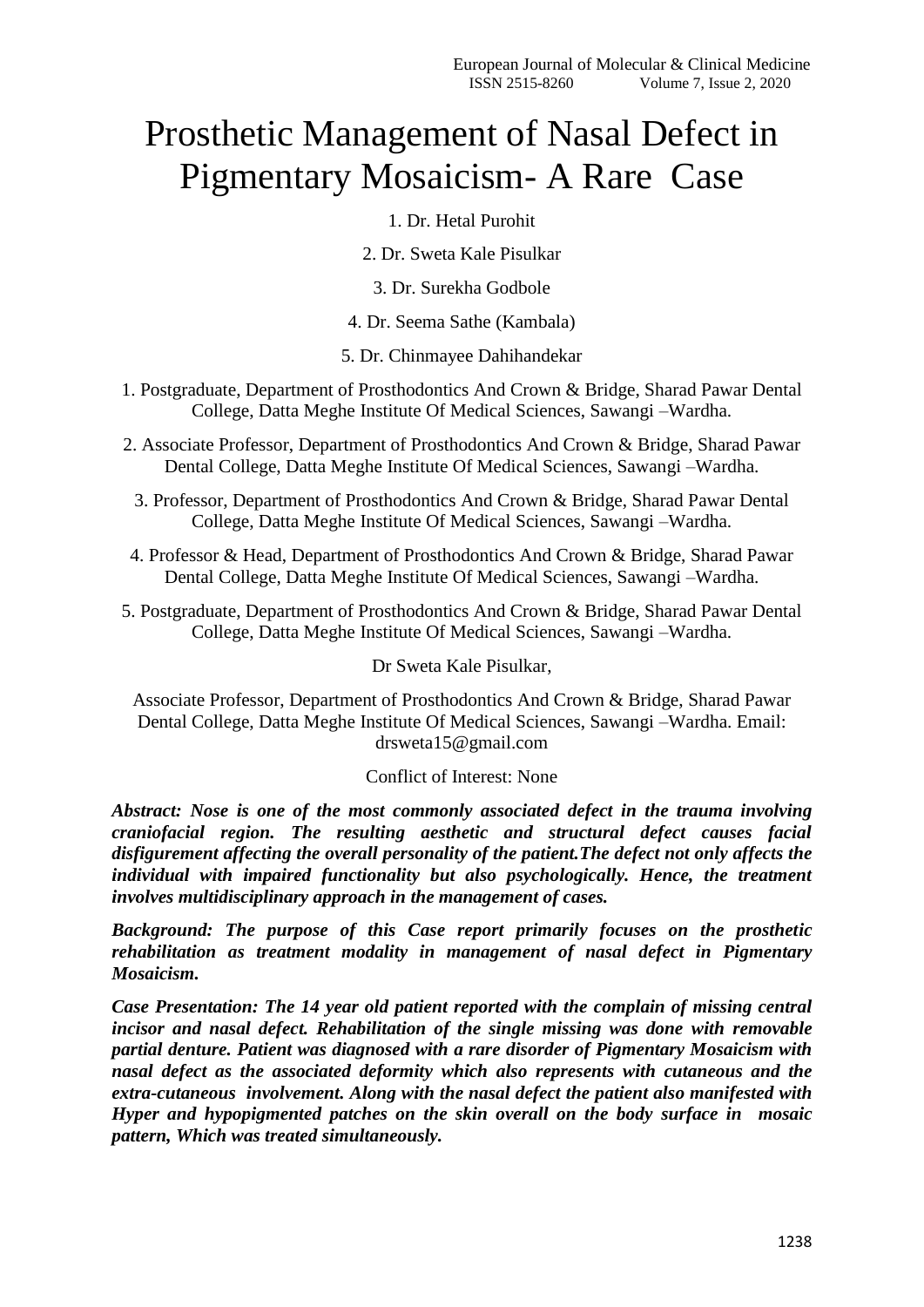*Conclusion: Management of all these defects brought about visible changes which is aesthetics as well as invisible changes such as boosting of the self-confidence of the patient and social acceptance. Management of these defects depends upon various factors like the age of the patient, location of defect and other systemic parameters. Multidisciplinary approach serves an excellent option rendering complete care to the patient.*

#### *Keywords: Nasal Prosthesis, Facial disfigurement, nasal trauma*

Key Messages: Rehabilitation of the facial defects is challenging. Reconstruction gives patient social acceptance and satisfaction.

#### **Introduction:**

Nose is the most alluring feature of the face. Nasal defects occur secondary to Neoplasms, Trauma or Idiopathic causes. Correction and rehabilitation of these defects is always challenging. Hence the management of such defects still remains a challenge that includes an appreciation of in depth examination, history taking diagnostic tests followed by corrective treatment timing and options<sup>1</sup>. The psychological wounds that show no scars may range to such extent that the disfigured person himself rejects society under the mistaken notion that society rejects him. This disfigurement also conceals the real self behind the mask.  $2$  This case report describes a rare condition in which the nasal defect was acquired post ventilation at the age of 1 month which was managed with removable nasal prosthesis. Congenitally missing 11 was replaced with a removable prosthesis.

#### **Case Report:**

A 14 year old female patient was referred from Paediatric Department, Acharya Vinoba Bhave Rural Hospital, Datta Meghe Institute of Medical Sciences, Wardha for the rehabilitation of the nasal defect as well as for the replacement of missing tooth. On clinical examination it was noticed that the patient was an introvert type and was reluctant for any kind of treatment. There was congenitally missing 11 and nasal defect present. Birth history revealed no such defects present congenitally. After thorough case history it revealed that the defect was acquired due to faulty intubation when admitted at one month age for Bronchopneumonia. The defect was developed post-ventilation period. Her mother also noticed progressing rashes over her body dominantly on right side of her body from face to legs. Radiographs revealed missing 11 with impacted maxillary permanent canines, and over retained deciduous canine in the same region. On lateral cephalogram, it was found that there was absence of soft tissue shadow partial absence of anterior nasal spine. Various prosthetic treatment modalities were explained to her parents ranging from surgical reconstruction to fixed and removable nasal prosthesis. Due to economic issues secondarily and fear of the hospital acquired defects due to her past hospitalisation experiences as described by her parents they chose removable nasal prosthesis as a treatment option. Case history documentation followed by formulation of the treatment plan

First  $\&$  second appointment – Impression making and obtaining the mould

- Primary facial impressions and intra oral diagnostic impressions of patient, and donor nose impressions (for wax pattern fabrication) were recorded using Irreversible Hydrocolloid impression material and poured in dental stone.(Figure II a)
- Final impressions with light body poly-vinyl-siloxane impression material using custom tray and master cast pouring with Type IV dental stone. (Figure II b)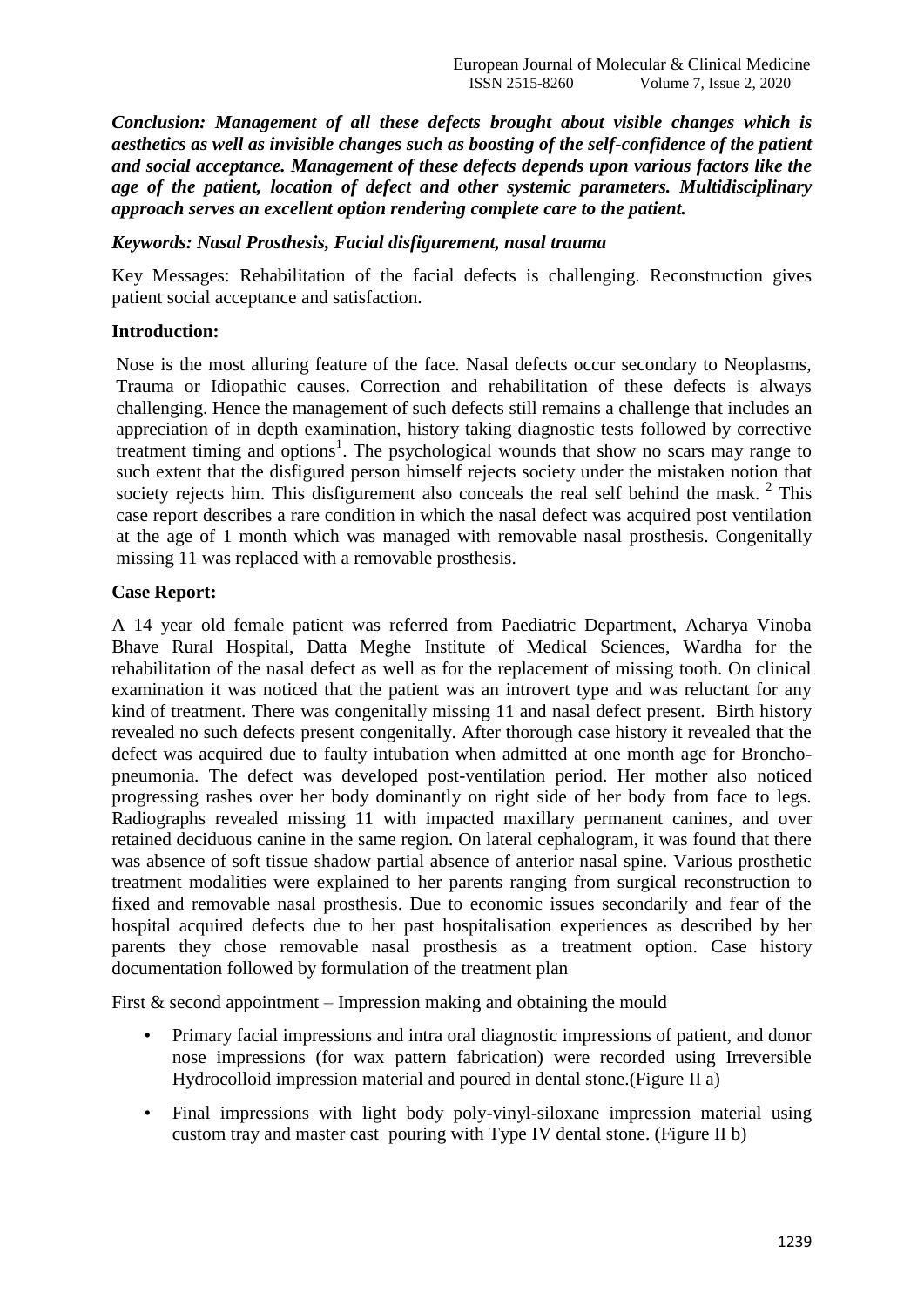- Wax pattern was fabricated using donor nose model for ease of replication of features that was further modified and carved taking into consideration the other facial features and specificities of the patient.
- Putty impression of the nasal patency was made for fabrication of the customised heat cured polymethyl methacrylate (PMMA) scaffold (Figure III a) which was a salient feature of the case and was characterised with resin stains to match her skin tone.

Third & fourth appointment-Try-in, Shade matching & Packing

- Wax try in of the sculpted nasal prosthesis was done along with the evaluation of the fit of scaffold. (Figure III b,c)
- Flasking, dewaxing followed by shade matching in natural day light using medical grade silicone (Technovent factor II) with the cheek areas and forehead skin tone. Three tones of skin shades were made using stains and were packed accordingly.
- After 24 hours the prosthesis was retrieved, finished, polished and characterization using external staining technique.

Fifth appointment: Prosthesis Insertion

- Prosthesis were tried in order of scaffold with the nasal prosthesis (Figure IV b) and later followed by the spectacles that further aided to provide additional retention and also helped to mask the margin of the prosthesis. (Figure IV a)
- Removable prosthesis with 11 were inserted.
- Post-insertion instructions about maintenance and care were given to the patient for the prosthesis.

# **Discussion:**

Facial defects creates a negative impact on mankind as those facially disfigured patients are treated as different which indirectly categorises them as inferior leading to social rejection by the patient itself. This 14 year old kid fell prey to bully in her school and had built fence from everyone leading to social deprivation and loss of self-confidence.

And as the patient's family had a bad past hospitalisation experience which took them so long for revisit to a hospital. Skin biopsy was performed and diagnosed based on clinical and laboratory findings as "Pigmentary Mosaicism" (unilateral type). Phototherapy was advised for the patient and remarkable changes were observed after therapy of one month. All the parameters for treatment formulation and patient desire were used to determine the methods of reconstruction<sup>3</sup>.

Almost all the prosthesis are retained with the help of tissue undercuts, magnets, attachment system or other accessories to mask the margins and aid in retention with seldom use of endosseous implants for retention.<sup>4,5,6,7,8,9,10</sup>. Each of these methods has its own advantages and disadvantages<sup>3</sup>. Most important is the after care of the prosthesis. The prosthesis can be cleaned with normal soap water and should be avoided wearing it during the night. The advantages of this prosthesis are that the technique is non-invasive, tissue tolerant, aesthetic,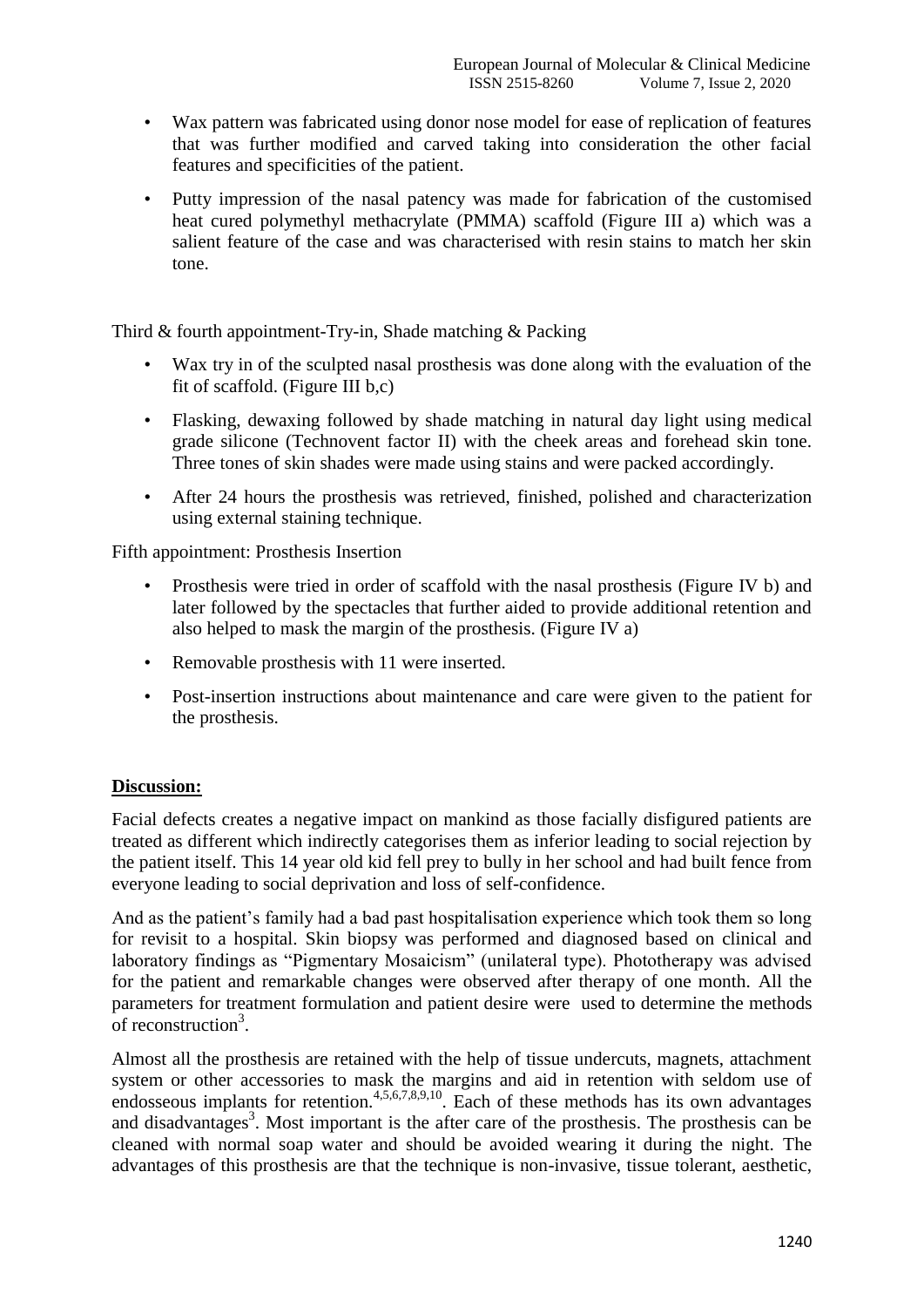comfortable to use, and easy to fabricate and clean. Additionally, this prosthesis is often preferred by the patients because the weight and the cost of such prosthesis are low. Recently the prosthesis is fabricated by digital workflow where CAD CAM system is used. Dentistry has evolved itself into the world of digitalisation.<sup>11</sup> Digitalization eradicates the long appointment system and is advantageous. Also 3D data capturing and visualisation of the facial features without errors or distortion is possible nowadays and are in its accepting stage but still not available in general routine practise. There are always creative ways as solutions in some cases which proves to give remarkable effects<sup>12</sup>. A patient reporting for dental treatment also indirectly gets treated for psychological issues in relation $13$ . Also in literature they have explained about the importance of first dental visit of children which plays a pivotal role in further psychological management and acceptance of the treatment <sup>14,15</sup>.

## **Conclusion:**

Restoration of smile after the placement of prosthesis and along with the faith and hope in doctors. Such leads to rehabilitation in such a way that the patient more comfortably and confidently resumes the regular daily activity. In countries like India, where cost of the treatment is still a primary concern for the patient, removable silicone prosthesis can give good results.

## **References:**

- [1] Kelley BP, Downey CR, Stal S. Evaluation and reduction of nasal trauma. InSeminars in plastic surgery 2010 Nov (Vol. 24, No. 04, pp. 339-347). © Thieme Medical Publishers.
- [2] Chalian VA, Drane JB, Standish SM. Maxillofacial prosthetics: multidisciplinary practice. Williams & Wilkins Company; 1972.
- [3] Jain S, Maru K, Shukla J, Vyas A, Pillai R, Jain P. Nasal prosthesis rehabilitation: a case report. The Journal of Indian Prosthodontic Society. 2011 Dec 1;11(4):265.
- [4] Harrison DF. Total rhinectomy—a worthwhile operation?. The Journal of Laryngology & Otology. 1982 Dec;96(12):1113-23.
- [5] Javid N. The use of magnets in a maxillofacial prosthesis. Journal of Prosthetic Dentistry. 1971 Mar 1;25(3):334-41.
- [6] Udagama A, King GE. Mechanically retained facial prostheses: helpful or harmful?. Journal of Prosthetic Dentistry. 1983 Jan 1;49(1):85-6.
- [7] Dumbrigue HB, Fylerb A. Minimizing prosthesis movement in a midfacial defect: a clinical report. Journal of Prosthetic Dentistry. 1997 Oct 1;78(4):341-5.
- [8] Beumer J, Curtis TA, Firtell DN. Maxillofacial rehabilitation. St. Louis: Mosby. 1979:90-169.
- [9] Parel SM, Branemark PI, Tjellstrom A, Gion G. Osseointegration in maxillofacial prosthetics. Part II: Extraoral applications. The Journal of prosthetic dentistry. 1986 May 1;55(5):600-6.
- [10] Nishimura RD, Roumanas E, Moy PK, Sugai T. Nasal defects and osseointegrated implants: UCLA experience. The Journal of prosthetic dentistry. 1996 Dec 1;76(6):597-602.
- [11] Ciocca L, Bacci G, Mingucci R, Scotti R. CAD‐ CAM construction of a provisional nasal prosthesis after ablative tumour surgery of the nose: a pilot case report. European journal of cancer care. 2009 Jan;18(1):97-101.
- [12] Albrethen, I. A., Alshehri, T. M., albraithen, K. A., Alenezi, abdullah I., Alkahtani, H. M., & Albalawi, A. Y. (2020). Update of Hyperbaric Oxygen Therapy in the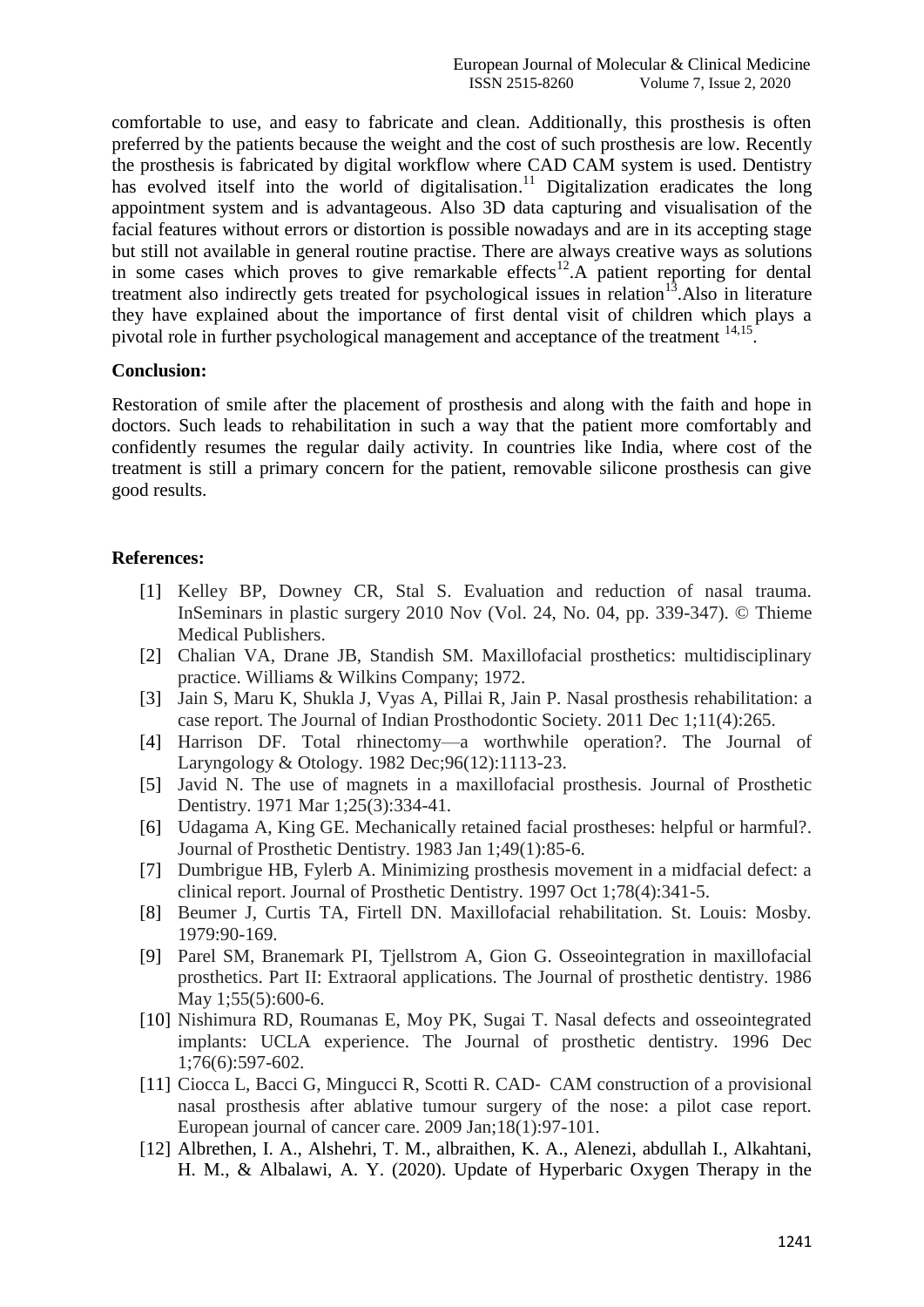Management of Chronic Wound. Journal of Current Medical Research and Opinion, 3(02), 422-425. https://doi.org/10.15520/jcmro.v3i02.255

- [13] Baliga, S. "It's Time for Creative Solutions: Collaborations." *Journal of Indian Society of Pedodontics and Preventive Dentistry* 37, no. 3 (2019): 223. https://doi.org/10.4103/JISPPD.JISPPD\_284\_19
- [14] Pisulkar, S.K., R. Agrawal, V. Belkhode, S. Nimonkar, A. Borle, and S.R. Godbole. ―Perception of Buccal Corridor Space on Smile Aesthetics among Specialty Dentist and Layperson." *Journal of International Society of Preventive and Community Dentistry* 9, no. 5 (2019): 499–504. https://doi.org/10.4103/jispcd.JISPCD\_2\_19
- [15] Sudhindra Baliga, M. "Child's First Dental Visit in India: A Reappraisal." *Journal of Indian Society of Pedodontics and Preventive Dentistry* 37, no. 2 (2019): 113–14. https://doi.org/10.4103/1319-2442.261335.



Figure I a-extraoral photograph showing nasal defect and facial pigmentations



Figure II A- primary impressions Figure II B- final impressions using light body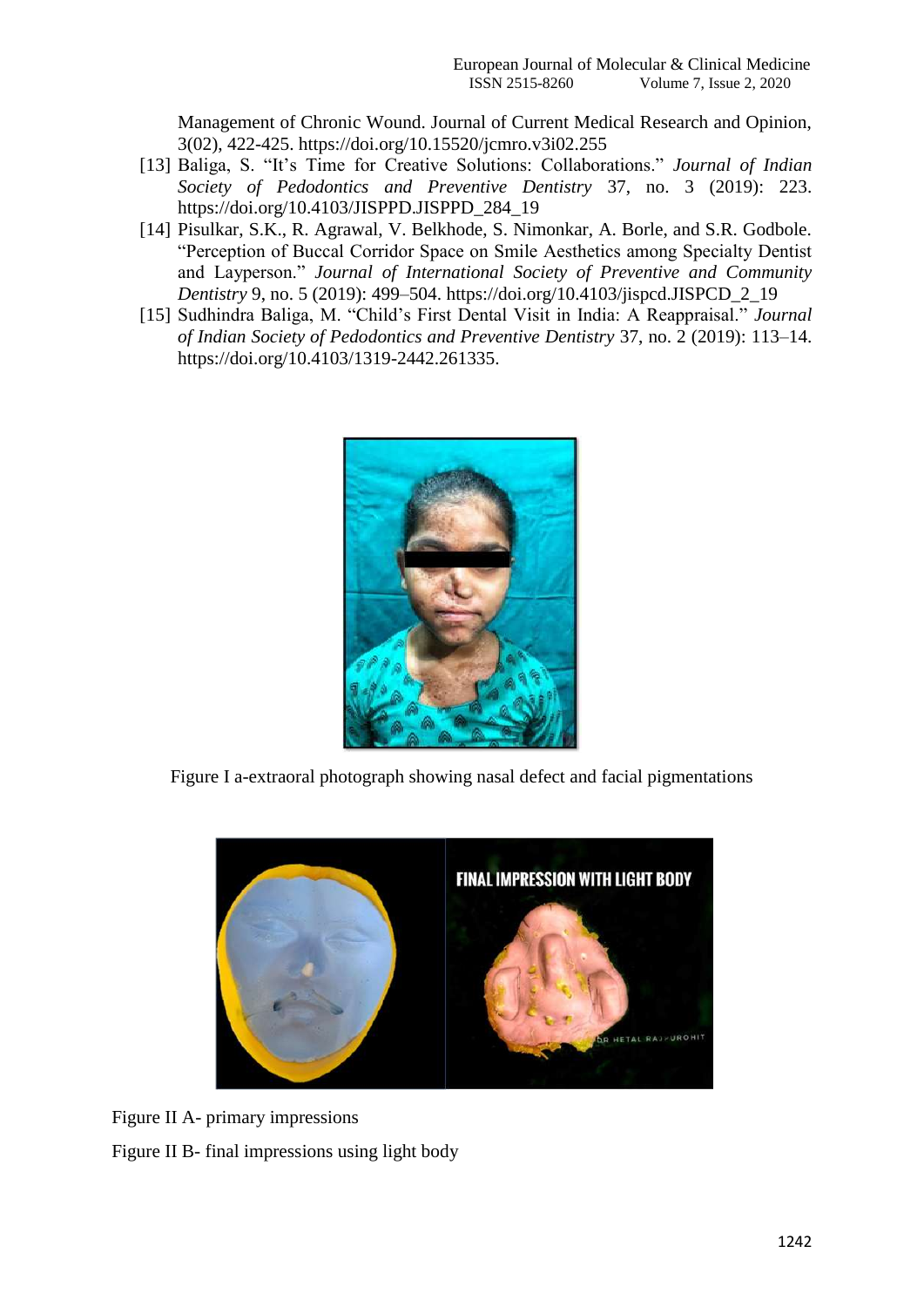

Figure III A – Heat cured polymethyl methacrylate(PMMA) scaffold Figure III B- wax pattern along with the spectacles

Figure III C- wax try in on the patient



Figure IV A- Patient photograph without prosthesis

Figure IV B- Nasal prosthesis of silicone (Technovent factor II)

Figure IV C- Post insertion photograph with prosthesis, spectacles, and scaffold in place